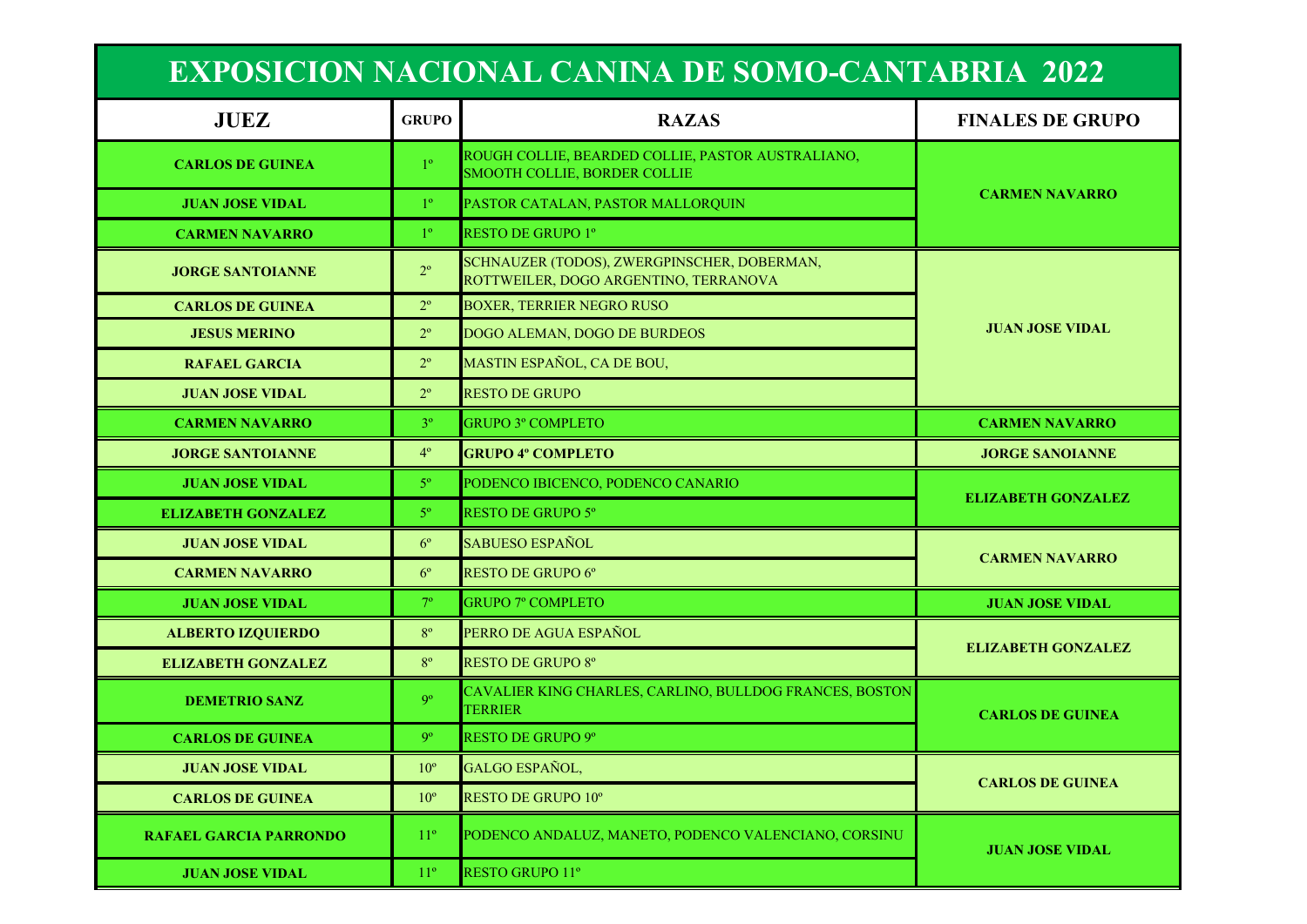| <b>BIS NACIONAL</b>               |                                |  |
|-----------------------------------|--------------------------------|--|
| <b>MEJOR PRESENTADOR INFANTIL</b> | <b>JUAN JOSE VIDAL</b>         |  |
| <b>MEJOR PRESENTADOR JUVENIL</b>  | <b>JUAN JOSE VIDAL</b>         |  |
| <b>BIS MUY CACHORRO</b>           | <b>CARMEN NAVARRO</b>          |  |
| <b>BIS CACHORRO</b>               | <b>ELIZABETH GONZALEZ</b>      |  |
| <b>BIS JOVEN</b>                  | <b>JORGE SANTOIANNE</b>        |  |
| <b>BIS VETERANO</b>               | <b>JUAN JOSE VIDAL</b>         |  |
| <b>BIS PAREJA</b>                 | <b>RAFAEL GARCIA PARRONODO</b> |  |
| <b>BIS LOTE DE CRIA</b>           | <b>ALBERTO IZQUIERDO</b>       |  |
| <b>BIS RAZAS ESPAÑOLAS</b>        | <b>JUAN JOSE VIDAL</b>         |  |
| <b>BIS ABSOLUTO</b>               | <b>ELIZABETH GONZALEZ</b>      |  |
|                                   |                                |  |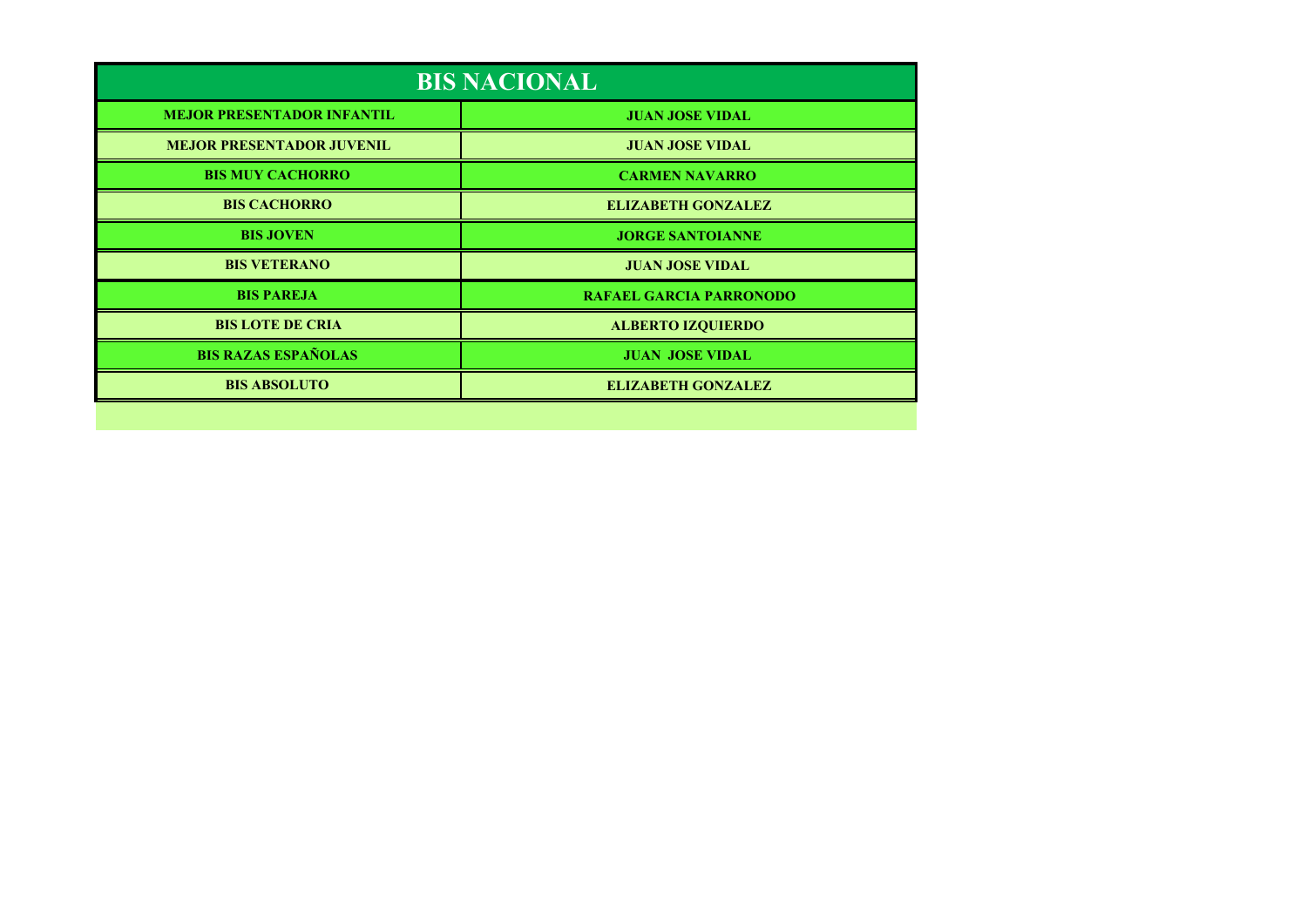| <b>EXPOSICION NACIONAL E INTERNACIONAL CANINA DE SOMO CANTABRIA 2022</b> |                |                                                                                                                                                                     |                               |  |
|--------------------------------------------------------------------------|----------------|---------------------------------------------------------------------------------------------------------------------------------------------------------------------|-------------------------------|--|
| <b>JUEZ</b>                                                              | <b>GRUPO</b>   | <b>RAZAS</b>                                                                                                                                                        | <b>FINALES DE GRUPO</b>       |  |
| <b>CARMEN NAVARRO</b>                                                    | $1^{\circ}$    | PASTOR CATALAN, PASTOR MALLORQUIN,                                                                                                                                  |                               |  |
| <b>ELIZABETH GONZALEZ</b>                                                | $1^{\circ}$    | PASTOR ALEMAN, PASTOR BELGA, BORDER COLLIE, BEARDER<br>COLLIE, ROUGH COLLIE, SHETLAND, SHEEPDOG, WELSH CORGI<br>CARDIGAN, WELSH CORGI PEMBROKE, PASTOR BLANCO SUIZO | <b>JUAN JOSE VIDAL</b>        |  |
| <b>JUAN JOSE VIDAL</b>                                                   | $1^{\circ}$    | <b>RESTO DE GRUPO 1º</b>                                                                                                                                            |                               |  |
| <b>JUAN JOSE VIDAL</b>                                                   | $2^{\circ}$    | DOBERMANN, ZWERGPINCHER MINIATURA, SCHNAUZER (TODOS),<br>ROTTWEILER, BOXER, DOGO ARGENTINO, TERRANOVA                                                               |                               |  |
| <b>CARMEN NAVARRO</b>                                                    | $2^{\circ}$    | MASTIN ESPAÑOL, MASTIN DEL PIRINEO, PRESA CANARIO, CA DE<br><b>BOU, DOGO ALEMAN.</b>                                                                                | <b>JORGE SANTOIANNE</b>       |  |
| <b>JORGE SANTOIANNE</b>                                                  | $2^{\circ}$    | <b>RESTO DE GRUPO 2°</b>                                                                                                                                            |                               |  |
| <b>CARLOS DE GUINEA</b>                                                  | 3 <sup>o</sup> | <b>GRUPO 3º COMPLETO</b>                                                                                                                                            | <b>CARLOS DE GUINEA</b>       |  |
| <b>ELIZABETH GONZALEZ</b>                                                | $4^{\circ}$    | <b>GRUPO 4º COMPLETO</b>                                                                                                                                            | <b>ELIZABETH GONZALEZ</b>     |  |
| <b>JORGE SANTOIANNE</b>                                                  | $5^{\circ}$    | <b>SIBERIAN HUSKY</b>                                                                                                                                               | <b>RAFAEL GARCIA PARRONDO</b> |  |
| <b>RAFAEL GARCIA PARRONDO</b>                                            | $5^{\circ}$    | <b>RESTO DE GRUPO 5</b>                                                                                                                                             |                               |  |
| <b>CARLOS DE GUINEA</b>                                                  | $6^{\circ}$    | RHODESIAN RIDGEBACK, DALMATA. FOX HOUND, BEAGLE, BASET<br>HOUND, BEAGLE HARRIER, HARRIER                                                                            |                               |  |
| <b>CARMEN NAVARRO</b>                                                    | $6^{\circ}$    | <b>SABUESO ESPAÑOL</b>                                                                                                                                              | <b>JUAN JOSE VIDAL</b>        |  |
| <b>JUAN JOSE VIDAL</b>                                                   |                | <b>RESTO DE GRUPO 6°</b>                                                                                                                                            |                               |  |
| <b>ALBERTO IZQUIERDO</b>                                                 | $7^\circ$      | <b>GRUPO 7º COMPLETO</b>                                                                                                                                            | <b>ALBERTO IZQUIERDO</b>      |  |
| <b>JORGE SANTOIANNE</b>                                                  | $8^{\circ}$    | GOLDEN RETRIEVER, LABRADOR RETRIEVER                                                                                                                                | <b>CARMEN NAVARRO</b>         |  |
| <b>CARMEN NAVARRO</b>                                                    | $8^{\circ}$    | <b>RESTO DE GRUPO 8°</b>                                                                                                                                            |                               |  |
| <b>JORGE SANTOIANNE</b>                                                  | 9 <sup>o</sup> | <b>GRUPO 9º COMPLETO</b>                                                                                                                                            | <b>JORGE SANTOIANNE</b>       |  |
| <b>RAFAEL GARCIA PARRONDO</b>                                            | $10^{\circ}$   | IRISH WOLFHOUND, BORZOI, GALGO AFGANO, GALGO ESPAÑOL                                                                                                                | <b>JORGE SANTOIANNE</b>       |  |
| <b>JORGE SANTOIANNE</b>                                                  | $10^{\circ}$   | <b>RESTO DE GRUPO 10°</b>                                                                                                                                           |                               |  |

**CARMEN NAVARRO** 

**CARMEN NAVARRO 11<sup>°</sup> GRUPO 11<sup>°</sup> COMPLETO**